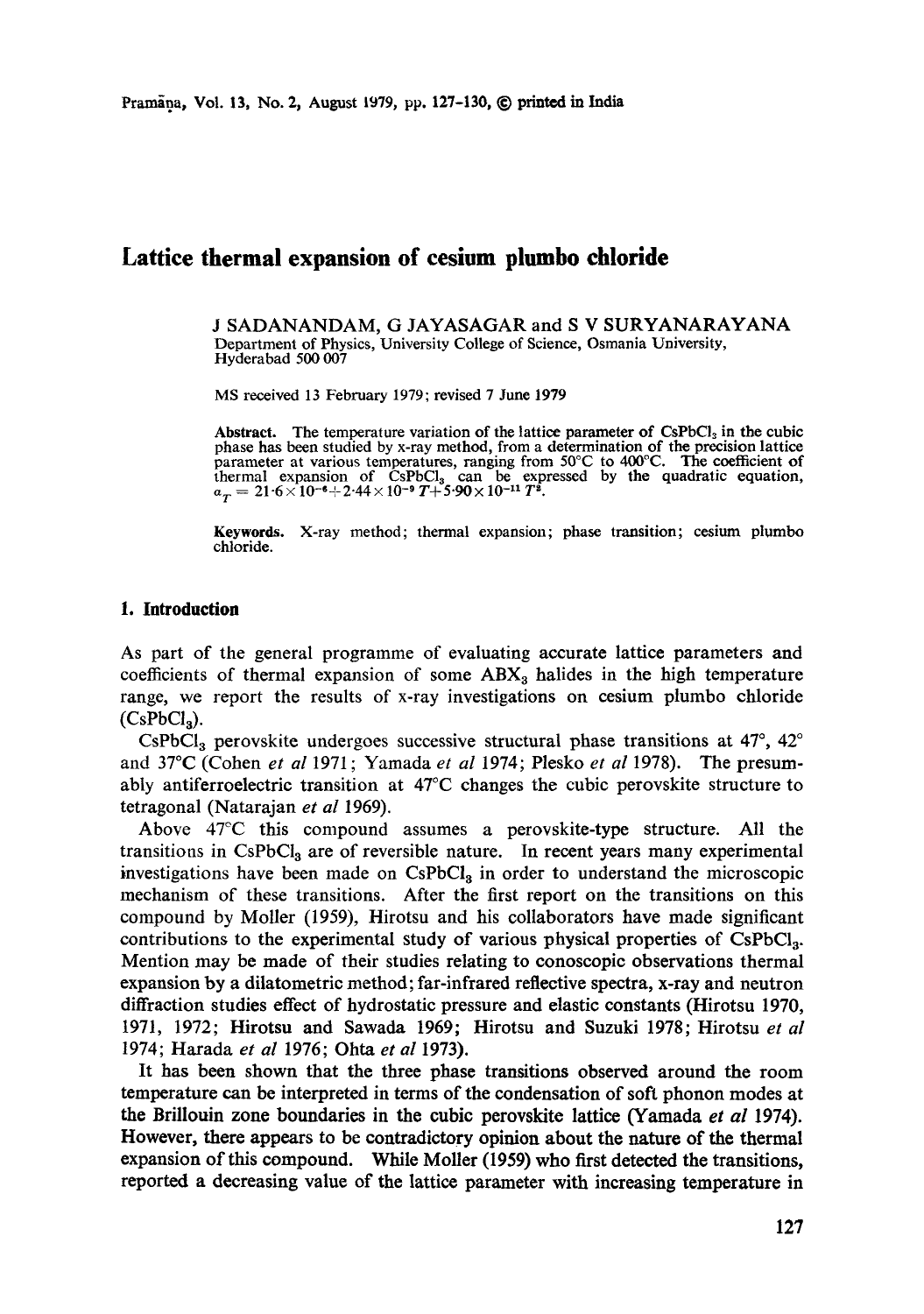phase I (cubic), Hirotsu and Suzuki (1978) using a dilatometric method, have observed that thermal expansion coefficient ( $\alpha$ ) between 50-80°C is temperature-independent. This study was coupled with the determination of  $S_{11}$  (the elastic compliance) and they concluded that the Pippard relation between  $S_{11}$  and  $\alpha$  does not hold good above  $T_T$ <sup>*T<sub>I</sub>I*</sup> since the transition is of a first order.

The cubic phase in this compound is stable even above 80°C and due to the lack of data on the temperature variation of lattice parameter in the high temperature region, we have undertaken the present study using the x-ray method.

#### **2. Experimental procedure and results**

The powder sample of  $CsPbCl<sub>3</sub>$  used in the investigation was kindly supplied by Dr S Hirotsu, Department of Physics, Oh-Okayama, Japan. The sample was filled in a quartz capillary tube having a diameter of  $0.5$  mm. The x-ray powder photographs were taken at six different temperatures using the General Electric high temperature camera and  $CuK_a$  radiation. The camera is equipped with an automatic temperature controller capable of maintaining the temperature within  $\pm 2^{\circ}$ C accuracy. To get sharp lines in the high angle region it was found necessary to anneal the sample at 400°C for about 24 hr. The substance was heated a number of times and pictures were taken at orthorhombic, tetragonal and cubic phases and identified respectively, thus confirming the reversible nature of the phase transitions.

A picture taken at  $44^{\circ}$ C was measured and indexed. The results confirmed that the phase is tetragonal as reported earlier by Moiler (1959) and later by Swanson *et al*  (1967). The lattice parameters were calculated for phase II (tetragonal) by Cohen's (1935) method using the Bragg reflections  $523a_1$ ,  $206a_1$ ,  $424a_1$ ,  $514a_1$ ,  $226a_1$ ,  $504a_1$ , 603 $\alpha_1$  and 316 $\alpha_1$  recorded in the  $\theta$  region between 55 and 68°C. The values of the lattice parameters are compared in table 1. It can be seen that all the three reports do not agree with each other.

Six different pictures were taken between  $50^{\circ}$ C and  $400^{\circ}$ C and the picture taken at 50°C was indexed as the space group and the structure of this phase is reported by Moller (1959). The reflections  $611a_1$ ,  $443a_1$ ,  $541a_1$ ,  $622a_1$ ,  $542a_1$  and  $631a_1$  recorded in the Bragg angle region 55 to  $69^{\circ}$ C were used to calculate the lattice parameter by Cohen's method. The lattice parameter at different temperatures  $(50-400^{\circ}C)$  is calculated and the standard error in the value of the lattice parameter is evaluated by the method of Jette and Foote (1935) and is found to be  $\pm 0.0002 \text{ Å}$ . The error at higher temperatures is of the same order.

The value of the lattice parameter at 50°C (5.6058 $\pm$ 0.0002 Å) obtained in the present study is in good agreement with the value of  $5.605 \text{ Å}$  reported by Moller

| <b>Authors</b>       | a(A)              | c(A)              |  |
|----------------------|-------------------|-------------------|--|
| Moller (1959)        | 5.590             | 5.630             |  |
| Swanson et al (1967) | $5.584 + 0.001$   | $5.623 \pm 0.001$ |  |
| Present study        | $5.5799 + 0.0005$ | $5.6010 + 0.0007$ |  |

Table 1. Lattice parameters of CsPbCI<sub>3</sub> in phase II.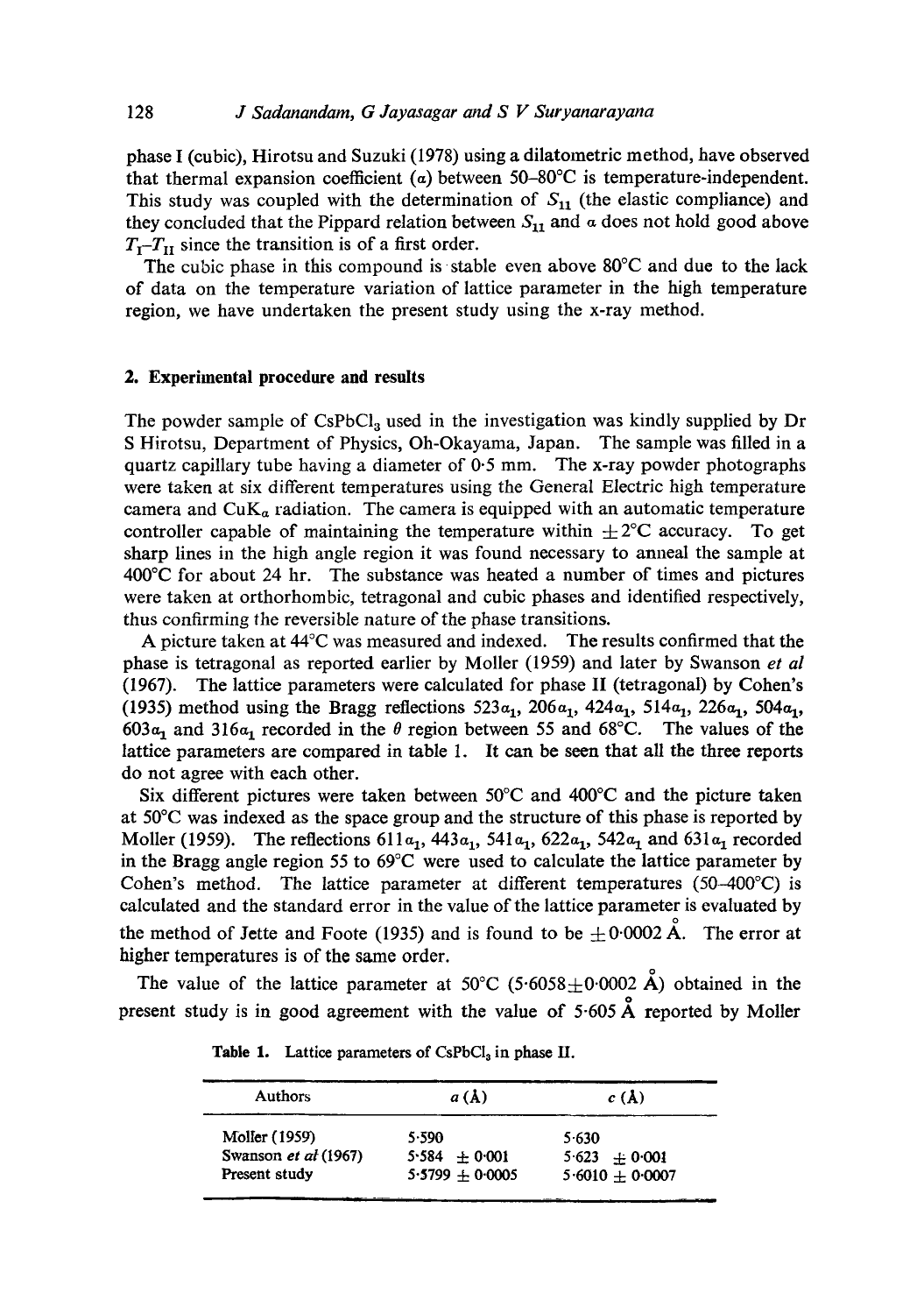(1959). The temperature variation of the lattice parameter is shown in table 2. While the lattice parameter in table 1 pertaining to tetragonal phase as determined in the present study is very much smaller than those reported by either Moiler (1959) or Swanson *et al* (1967), the difference in the value of a in cubic phase is about  $0.0008$  Å with the only reported value of Moller (1959).

The coefficient of thermal expansion of CsPbCl<sub>3</sub> was evaluated by the graphical method of Deshpande and Mudholkar (1961). The coefficient of thermal expansion can be represented by the following quadratic equation

$$
a_T = 21.6 \times 10^{-6} + 2.44 \times 10^{-9} T + 5.90 \times 10^{-11} T^2.
$$

Here  $T$  is the temperature in  ${}^{\circ}C$ . The temperature variation of the thermal expansion is shown in figure 1.

#### **3. Discussion**

At 50°C the value of the true coefficient of thermal expansion is found to be 21.93 $\times$  $10^{-6}$ °C. The value of a at 50°C reported by Hirotsu (1978), using a dilatometer, is  $30.0\times10^{-6}$  °C. According to Moller (1959) the lattice parameter in the cubic phase

| Temperature | Lattice parameter |  |
|-------------|-------------------|--|
| (°C)        | $(\mathbf{A})$    |  |
| 50          | 5.60580           |  |
| 100         | 5.61365           |  |
| 150         | 5.61800           |  |
| 200         | 5.62717           |  |
| 300         | 5.63987           |  |
| 400         | 5.65671           |  |
|             |                   |  |

Table 2. Lattice parameters of CsPbCl<sub>3</sub> at different temperatures in phase I.



Figure 1. Temperature variation of coefficient of thermal expansion of CsPbCl<sub>3</sub>.